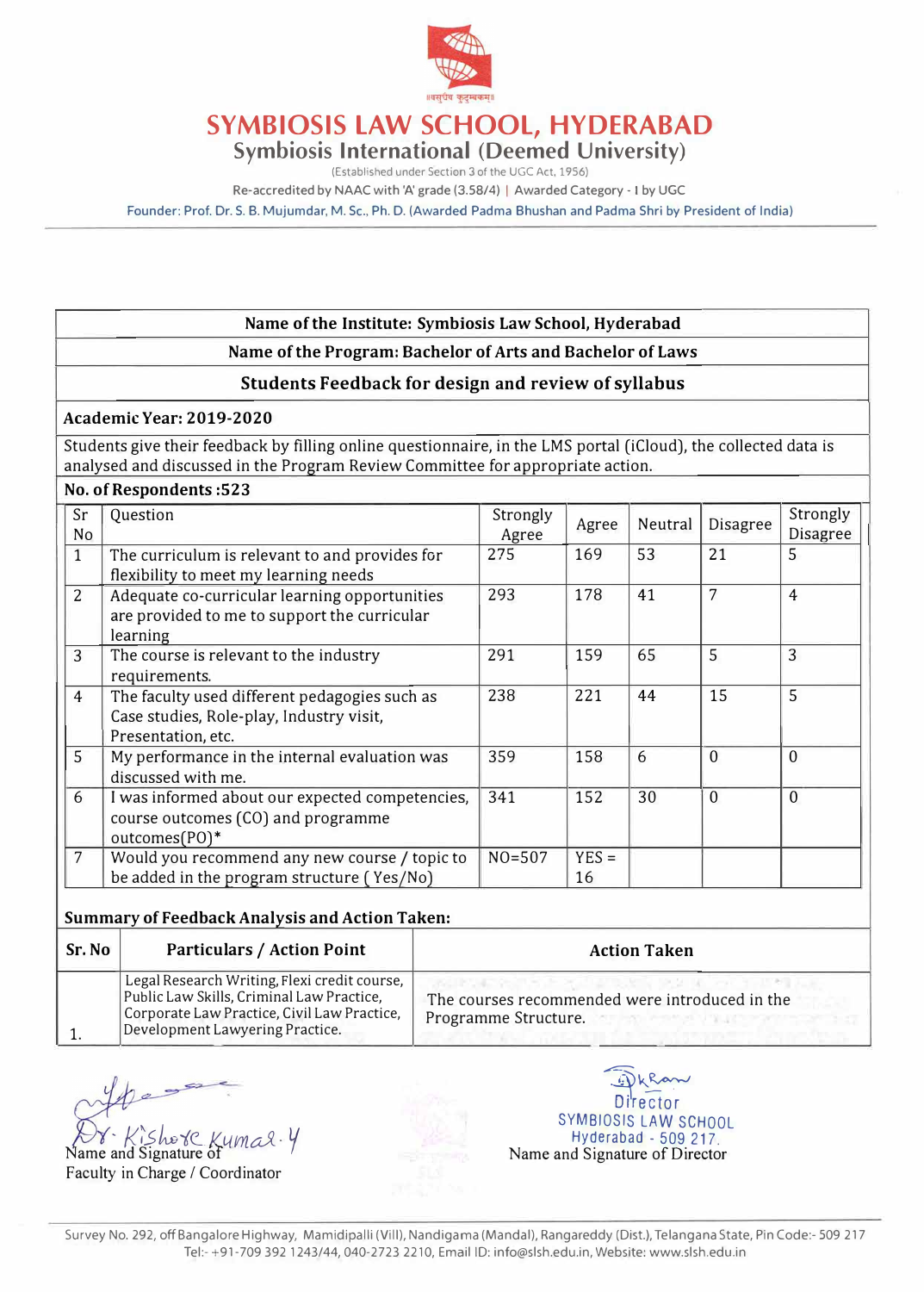

**Symbiosis International (Deemed University)** 

(Established under Section 3 of the UGC Act. 1956)

Re-accredited by NAAC with 'A' grade (3.58/4) | Awarded Category - I by UGC

Founder: Prof. Dr. S. B. Mujumdar, M.Sc., Ph. D. (Awarded Padma Bhushan and Padma Shri by President of India)

#### **Name of the Institute: Symbiosis Law School, Hyderabad**

**Name of the Program: Bachelor of Arts and Bachelor of Laws** 

## **Teachers Feedback for design and review of syllabus**

#### **Academic Year: 2019-2020**

Faculty give their feedback by filling online questionnaire, in the LMS portal (iCloud), the collected data is analysed and discussed in the Program Review Committee for appropriate action.

#### **No. of Respondents :21**

| Sr<br>No       | Question                                                                                                                                           | <b>Strongly Agree</b> | Agree | Neutral      | <b>Disagree</b> | Strongly<br>Disagree |
|----------------|----------------------------------------------------------------------------------------------------------------------------------------------------|-----------------------|-------|--------------|-----------------|----------------------|
| $\mathbf{1}$   | I am given enough freedom to<br>contribute my ideas on curriculum<br>design and development                                                        | 8                     | 12    | 1            | $\Omega$        | $\Omega$             |
| $\overline{2}$ | The faculty members/teachers are<br>supported with adequate learning<br>resources.                                                                 | 11                    | 8     | 1            | 1               | $\mathbf{0}$         |
| 3              | The faculty members/teachers are<br>encouraged to establish linkages<br>with Industry.                                                             | 12                    | 8     | $\mathbf{1}$ | $\mathbf{0}$    | $\Omega$             |
| $\overline{4}$ | The syllabus is relevant and<br>adequate in terms of scope, depth,<br>and choice to help develop the<br>required competencies amongst<br>students. | 10                    | 11    | $\Omega$     | $\Omega$        | $\theta$             |
|                |                                                                                                                                                    |                       |       |              |                 |                      |

| Juestion                                                                       | Yes | No |
|--------------------------------------------------------------------------------|-----|----|
| Would you recommend any new course/topic to be added in the program structure? |     |    |

#### **Summary of Feedback Analysis and Action Taken:**

| Sr.<br>N <sub>o</sub> | <b>Particulars / Action Point</b>                                                                                                                                              | <b>Action Taken</b>                                                                                                                                           |
|-----------------------|--------------------------------------------------------------------------------------------------------------------------------------------------------------------------------|---------------------------------------------------------------------------------------------------------------------------------------------------------------|
|                       | Legal Research Writing, Flexi credit<br>course, Public Law Skills, Criminal Law<br>Practice, Corporate Law Practice, Civil<br>Law Practice, Development Lawyering<br>Practice. | The courses recommended were introduced in the Programme<br>Structure.<br>1. 한 대체 의사는 씨 사람들이 아이는 사람들이 아니라도 했다.<br>12. 사이트 (1) 이번 보호의 사이트 이번 제가 있었으나 2017년 21일 |
|                       | Dr. K. Shere Kumar. Y                                                                                                                                                          | Name and Signative & Director                                                                                                                                 |

Faculty in Charge/ Coordinator



Survey No. 292, *off* Bangalore Highway, Mamidipalli (Viii), Nandigama (Manda!), Rangareddy (Dist.), Telangana State, Pin Code:- 509 217 Tel:- +91-709 392 1243/44, 040-2723 2210, Email ID: info@slsh.edu.in, Website: www.slsh.edu.in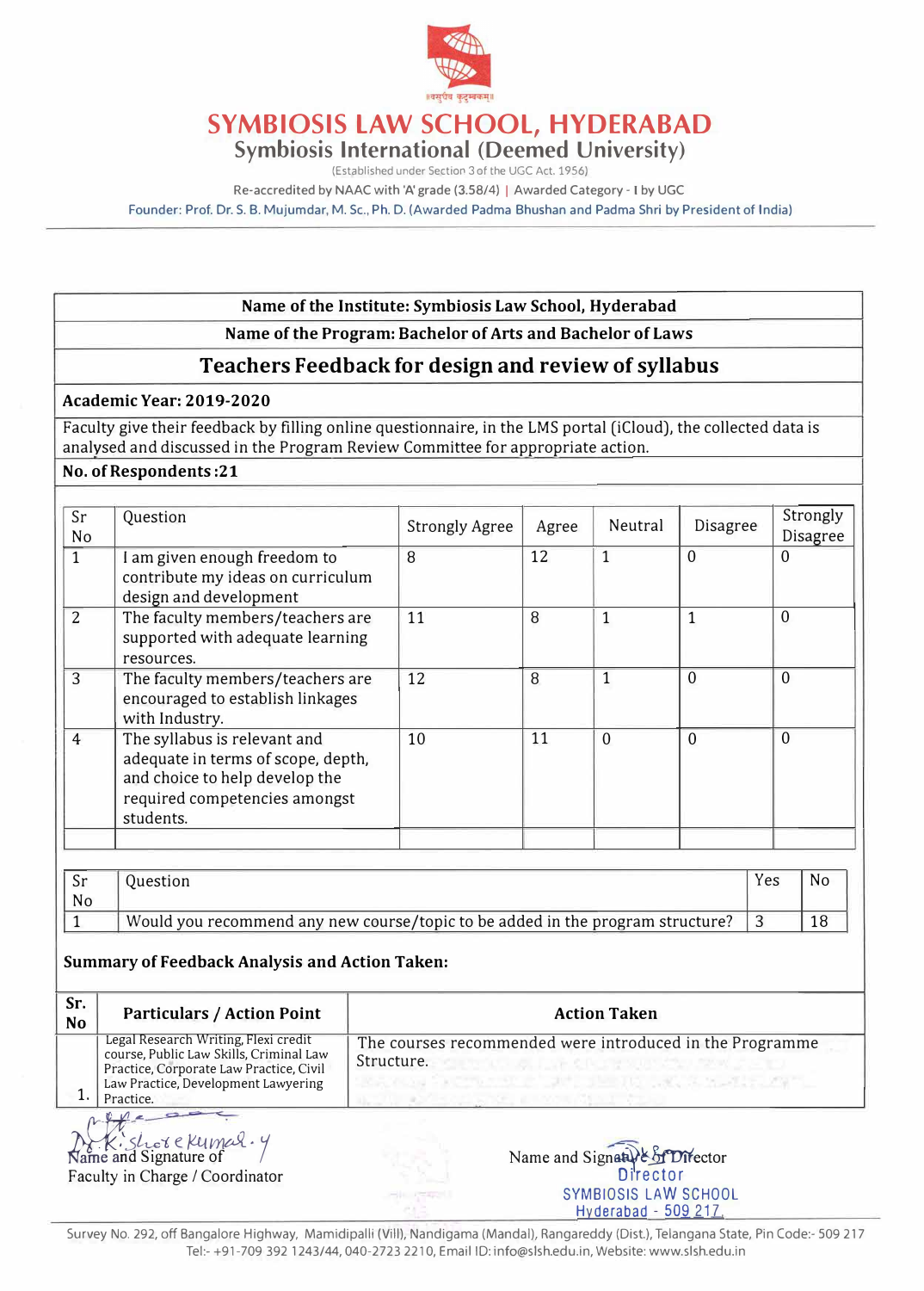

**Symbiosis International (Deemed University)** 

(Established under Section 3 of the UGC Act. 1956)

Re-accredited **by** NAAC with 'A' grade (3.58/4) I Awarded Category - I **by** UGC

Founder: Prof. Dr. S. B. Mujumdar, M.Sc., Ph.D. (Awarded Padma Bhushan and Padma Shri **by** President of India)

#### **Name of the Institute: Symbiosis Law School, Hyderabad**

**Name of the Program: Bachelor of Arts and Bachelor of Laws** 

### **Alumni Feedback for design and review of syllabus**

**Academic Year: 2019-2020** 

**Link will be sent to Alumni, they give their feedback by filling online questionnaire, in the LMS portal (iCloud), the collected data is analysed and discussed in the Program Review Committee for appropriate action.** 

**No. of Respondents : 02**

| Sr<br>No       | Question                                                                                                       | Strongly<br>Agree | Agree | Neutral  | <b>Disagree</b> | Strongly<br>Disagree |
|----------------|----------------------------------------------------------------------------------------------------------------|-------------------|-------|----------|-----------------|----------------------|
|                | The institute curriculum has prepared me<br>adequately for the job roles, I have handled and<br>been handling. |                   |       | 0        | $\Omega$        | 0                    |
| 2              | The curriculum of the program is well designed<br>and promotes learning experience of the<br>students.         | $\Omega$          | 2     | $\Omega$ | $\Omega$        | $\Omega$             |
| 3              | The courses offered in the Institute have<br>relevance to societal needs and employment<br>potential.          |                   |       | $\Omega$ | $\Omega$        | $\Omega$             |
| $\overline{4}$ | The institute encourages contribution from<br>Alumni in curriculum and student development.                    | $\Omega$          | 2     | $\Omega$ | $\Omega$        | $\Omega$             |

| Sr No | Ouestion                                                                       | Yes | <b>No</b> |
|-------|--------------------------------------------------------------------------------|-----|-----------|
|       | Would you recommend any new course/topic to be added in the program structure? |     |           |

#### **Summary of Feedback Analysis and Action Taken:**

| Sr. No | <b>Particulars / Action Point</b>                                                                                                                                           | <b>Action Taken</b>                                                    |
|--------|-----------------------------------------------------------------------------------------------------------------------------------------------------------------------------|------------------------------------------------------------------------|
|        | Legal Research Writing, Flexi credit course,<br>Public Law Skills, Criminal Law Practice,<br>Corporate Law Practice, Civil Law Practice,<br>Development Lawyering Practice. | The courses recommended were introduced in the<br>Programme Structure. |

Dkham Director SYMBIOSIS LAW SCHOOL Hyderabad - 509 217.

Offer The Kings.y

Name and Signature of<br>Survey No. 29 Folf Bangalore Highway, Mamidipalli (Vill), Nandigama (Mandal), Rangaretery (Director), Telangara State, Pin Code:- 509 217<br>Faculty in Charge (C. 9974 1789 852 1243/44, 040-2723 2210, Em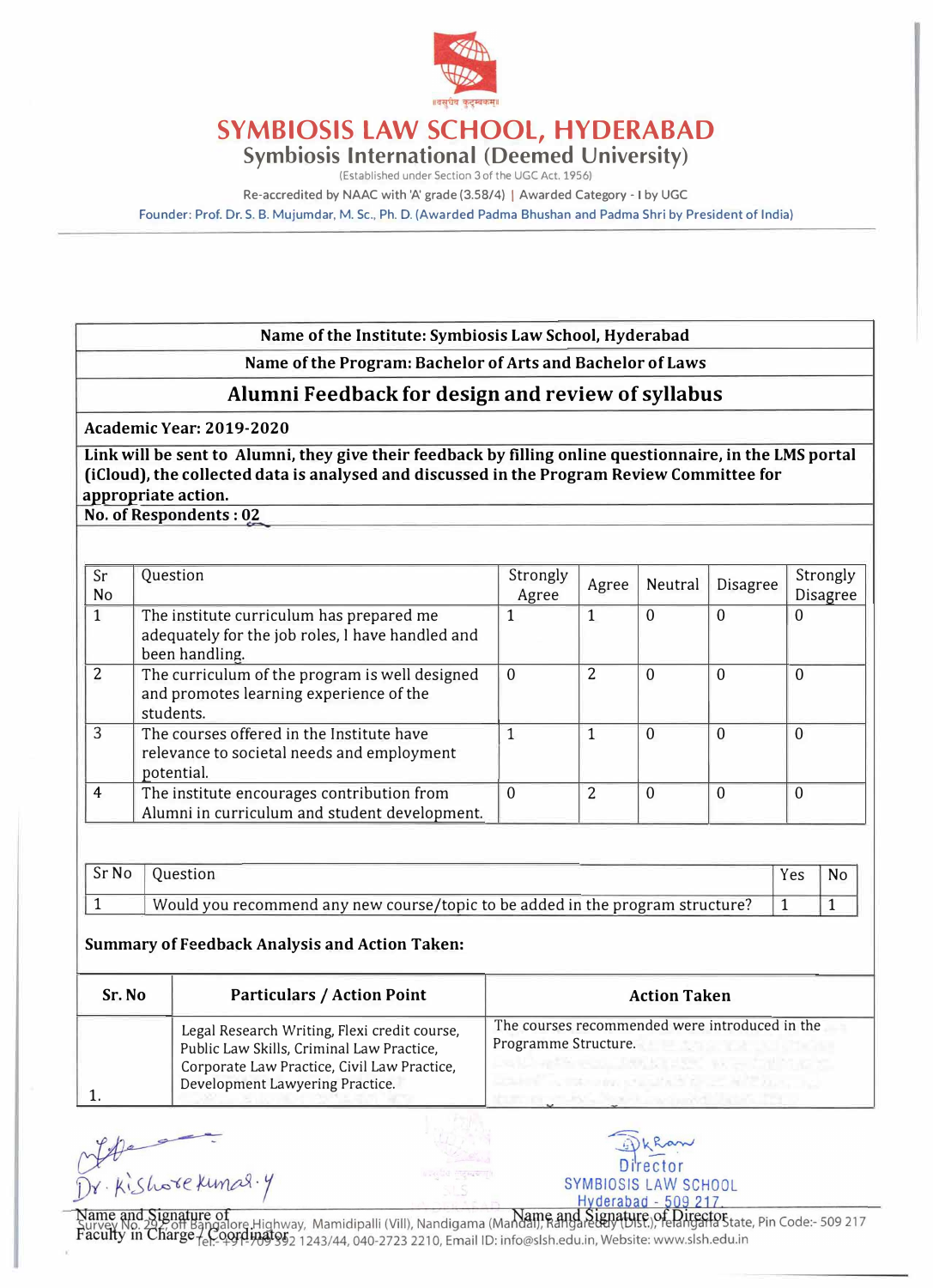

**Symbiosis International (Deemed University)** 

(Established under Section 3 of the UGC Act. 1956)

Re-accredited by NAAC with 'A' grade (3.58/4) | Awarded Category - I by UGC

Founder: Prof. Dr. S. B. Mujumdar, M.Sc., Ph.D. (Awarded Padma Bhushan and Padma Shri by President of India)

#### **Name of the Institute: Symbiosis Law School, Hyderabad**

#### **Name of the Program: Bachelor of Arts and Bachelor of Laws**

#### **Employers Feedback for design and review of syllabus**

#### **Academic Year: 2019-2020**

Link will be sent to employers, they give their feedback by filling online questionnaire, in the LMS portal (iCloud), the collected data is analysed and discussed in the Program Review Committee for appropriate action.

#### **No. of Respondents : 5**

| Sr<br>No       | Question                                                                                                                       | Strongly<br>Agree | Agree            | Neutral          | Disagree | Strongly<br>Disagree |
|----------------|--------------------------------------------------------------------------------------------------------------------------------|-------------------|------------------|------------------|----------|----------------------|
| $\mathbf{1}$   | The curriculum has a good blend of theory and<br>practical aspects                                                             | 5                 | $\overline{0}$   | $\theta$         | $\Omega$ | 0                    |
| $\overline{2}$ | The students of the programme are adequately<br>trained in terms of knowledge, skills and values                               | 5                 | $\boldsymbol{0}$ | $\boldsymbol{0}$ | 0        | $\theta$             |
| 3              | The students of the programme demonstrates<br>the ability to learn new things quickly, to adapt,<br>to the dynamic environment | 5                 | $\overline{0}$   | $\boldsymbol{0}$ | $\Omega$ | $\theta$             |
| $\overline{4}$ | The courses offered in the Institute have<br>relevance to societal needs and employment<br>potential.                          | 5                 | $\Omega$         | $\theta$         | $\Omega$ | $\boldsymbol{0}$     |

| Sr No | Ouestion                                                                       | Yes |  |
|-------|--------------------------------------------------------------------------------|-----|--|
|       | Would you recommend any new course/topic to be added in the program structure? |     |  |

#### **Summary of Feedback Analysis and Action Taken:**

| Sr. No | <b>Particulars / Action Point</b>                                                                                                                                                                                                                                                                                  | <b>Action Taken</b>                                                                                                                                                                             |
|--------|--------------------------------------------------------------------------------------------------------------------------------------------------------------------------------------------------------------------------------------------------------------------------------------------------------------------|-------------------------------------------------------------------------------------------------------------------------------------------------------------------------------------------------|
|        | n Princept, a contra anche aggiusi a construito dav<br>Legal Research Writing, Flexi credit course, Public Law<br>Skills, Criminal Law Practice, Corporate Law Practice, Civil<br>Law Practice, Development Lawyering Practice.<br>recombined, such that the constructions had<br>invitor the new stage and an ent | the contract of the contract of the contract of<br>The courses recommended were<br>introduced in the Programme<br>Structure.<br><b>CETTED STORES IN THE TEXT </b><br>ing the in Assistant South |
|        | with an agricultural construction                                                                                                                                                                                                                                                                                  |                                                                                                                                                                                                 |

Faculty in Charge/ Coordinator



Where the symplosis LAW school by the California of the California of the California of the California of the Symplosis LAW SCHOOL Name and Signature of Director Name and Signature of I SYMBIOSIS LAW SCHOOL Name an4t�lli� .05f)l)ii¢tor